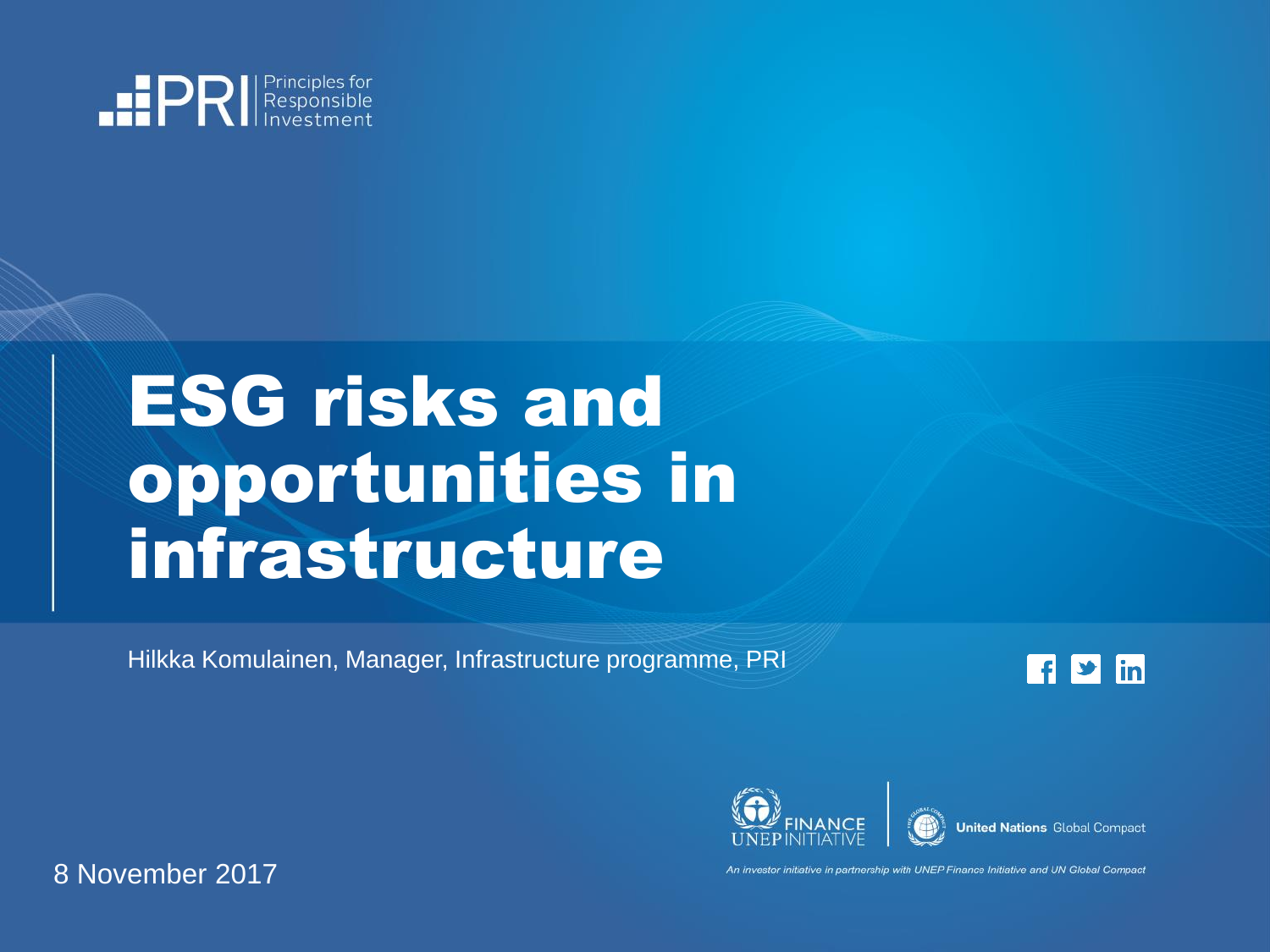# What is responsible investment?

Incorporates 'value' and 'values-based' investing

**Responsible investment** is an approach to investing that aims to incorporate **environmental, social and governance (ESG) factors** into investment decisions, to better manage risk and generate sustainable, long-term returns.



#### Approaches:

The process of integrating ESG issues and information into investment analysis

#### **ESG SCREENING**

The process of excluding or seeking exposure to securities based on investor values or other criteria

#### **ESG INTEGRATION CONSIDERED ACTIVE OWNERSHIP**

Interactions between the investor and current or potential investees

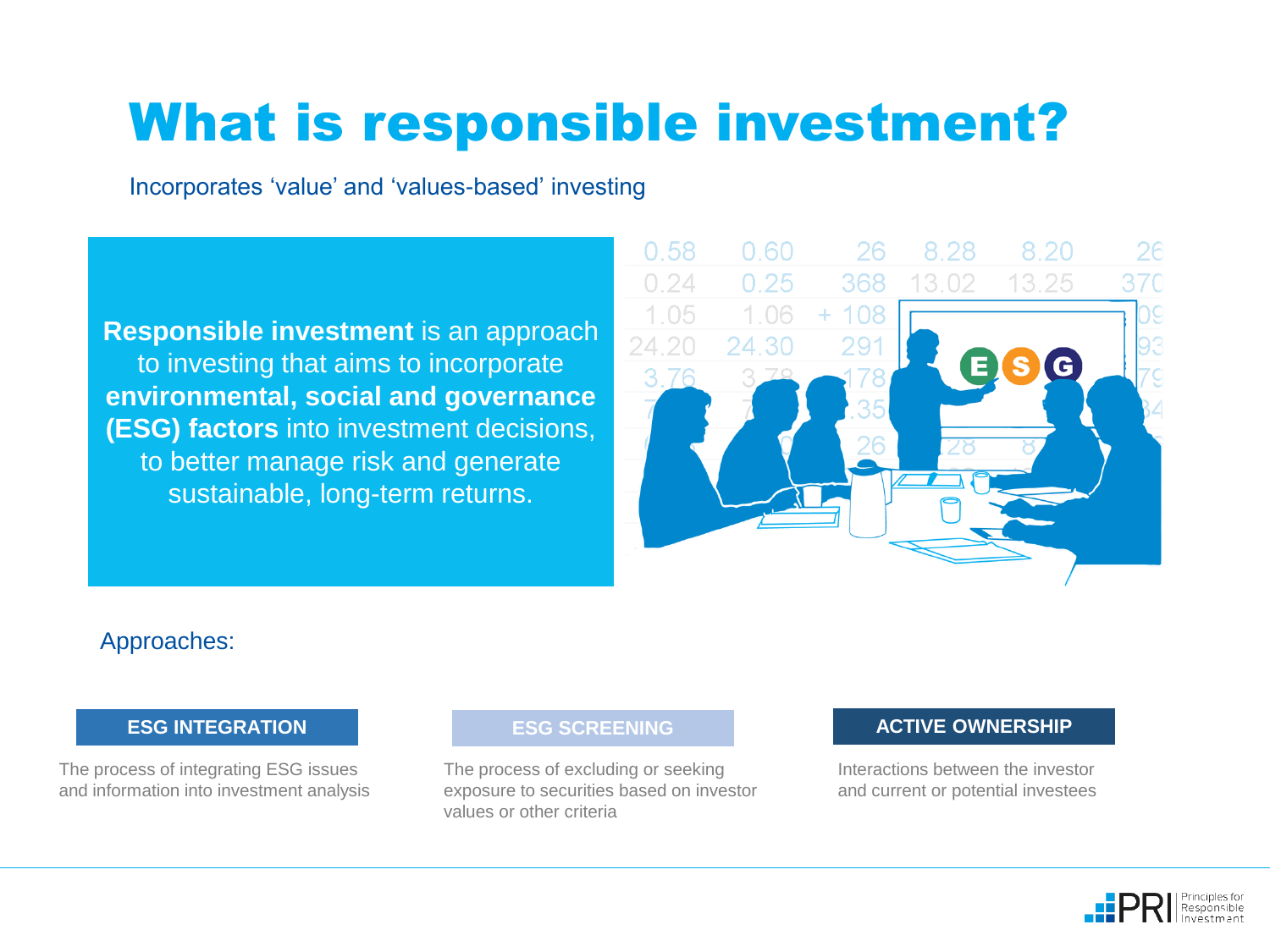# What are 'ESG' factors?

| <b>ENVIRONMENTAL</b>                                                                                                                                                                                                                                                                                                                                                                              | <b>SOCIAL</b>                                                                                                                                                                                                                                                                                                                                                                                                                                                                                                                                                                                                           | <b>GOVERNANCE</b>                                                                                                                                                                                                                                                                                                                                                                     |
|---------------------------------------------------------------------------------------------------------------------------------------------------------------------------------------------------------------------------------------------------------------------------------------------------------------------------------------------------------------------------------------------------|-------------------------------------------------------------------------------------------------------------------------------------------------------------------------------------------------------------------------------------------------------------------------------------------------------------------------------------------------------------------------------------------------------------------------------------------------------------------------------------------------------------------------------------------------------------------------------------------------------------------------|---------------------------------------------------------------------------------------------------------------------------------------------------------------------------------------------------------------------------------------------------------------------------------------------------------------------------------------------------------------------------------------|
| Resource efficiency<br>$\mathcal{L}_{\mathcal{A}}$<br><b>Climate change impact</b><br>and additionality<br><b>Environmental regulation</b><br>Pollution<br>$\mathcal{L}_{\mathcal{A}}$<br>Resource scarcity and<br>$\mathcal{C}$<br>degradation<br>Extreme weather events<br>$\mathcal{L}_{\mathrm{eff}}$<br><b>Biodiversity impacts</b><br>$\mathcal{L}_{\mathcal{A}}$<br><b>Stranded assets</b> | <b>Maintaining social licence</b><br>$\mathcal{C}$<br>to operate<br><b>Health and safety</b><br>$\mathcal{L}_{\mathcal{A}}$<br>standards<br><b>Stakeholder management</b><br>$\mathcal{L}_{\mathcal{A}}$<br>and community relations<br>Labour standards<br><b>College</b><br>Land rights, indigenous<br>$\mathcal{L}_{\mathcal{A}}$<br>rights<br>Service reliability<br>$\sim$<br><b>Employee retention</b><br>$\mathcal{L}_{\mathcal{A}}$<br>Accessibility and societal<br>$\mathcal{L}_{\mathcal{A}}$<br>inclusion<br>Service reliability<br><b>CONTRACTOR</b><br>Diversity and anti-<br><b>COL</b><br>discrimination | Accountability<br>o,<br>Board independence and<br>conflicts of interest<br>Management and board<br>$\mathcal{L}_{\mathcal{A}}$<br>oversight of ESG<br><b>Bribery and corruption</b><br>$\mathcal{C}$<br>Tax policy<br>Aligned incentives<br>$\mathcal{L}_{\mathcal{A}}$<br><b>Cyber security</b><br>п<br><b>Weak accountability</b><br>Poor disclosure<br>Supply chain sustainability |

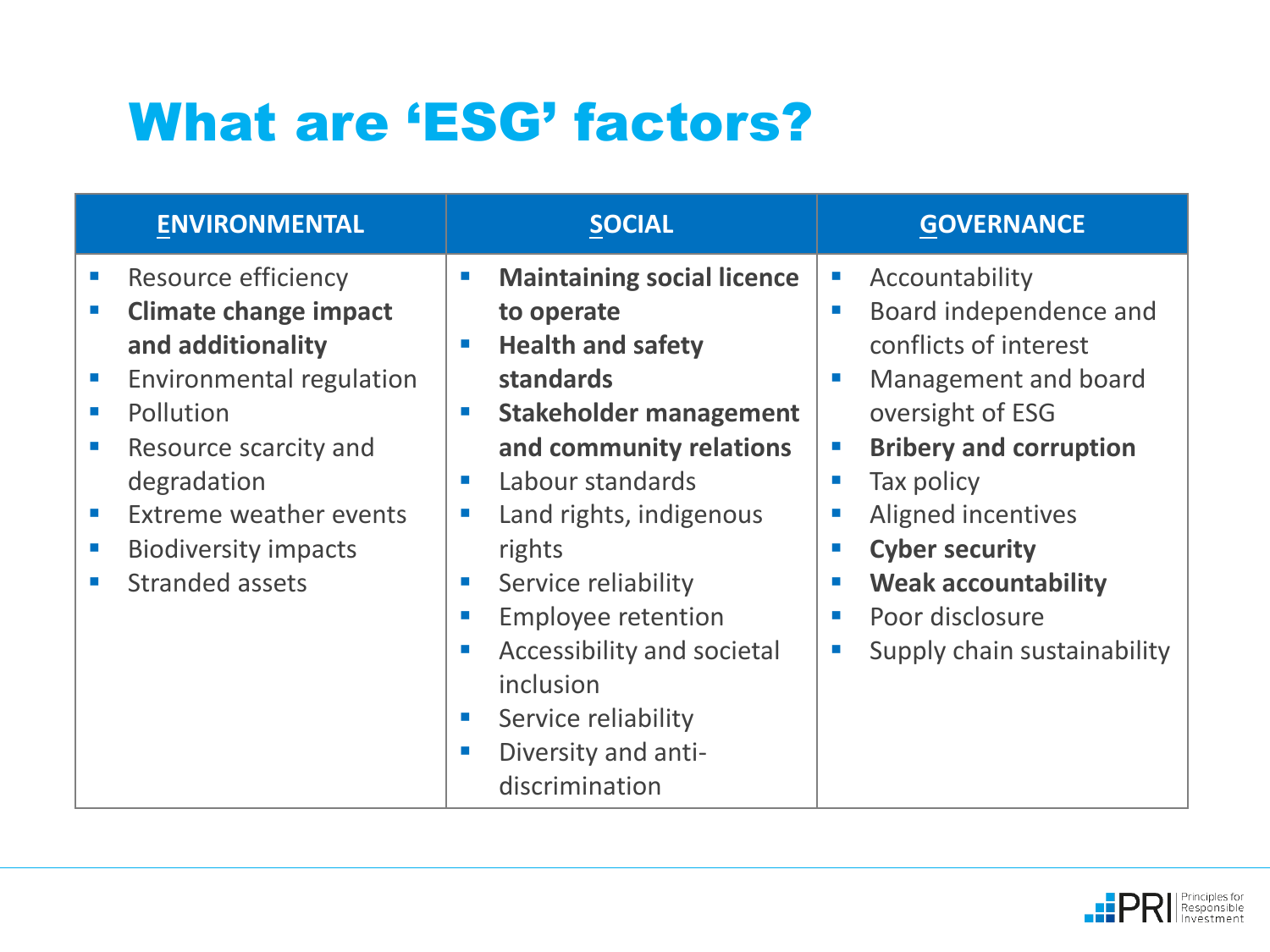## ESG issues can be material

Investors are increasingly focused on the impact of ESG factors



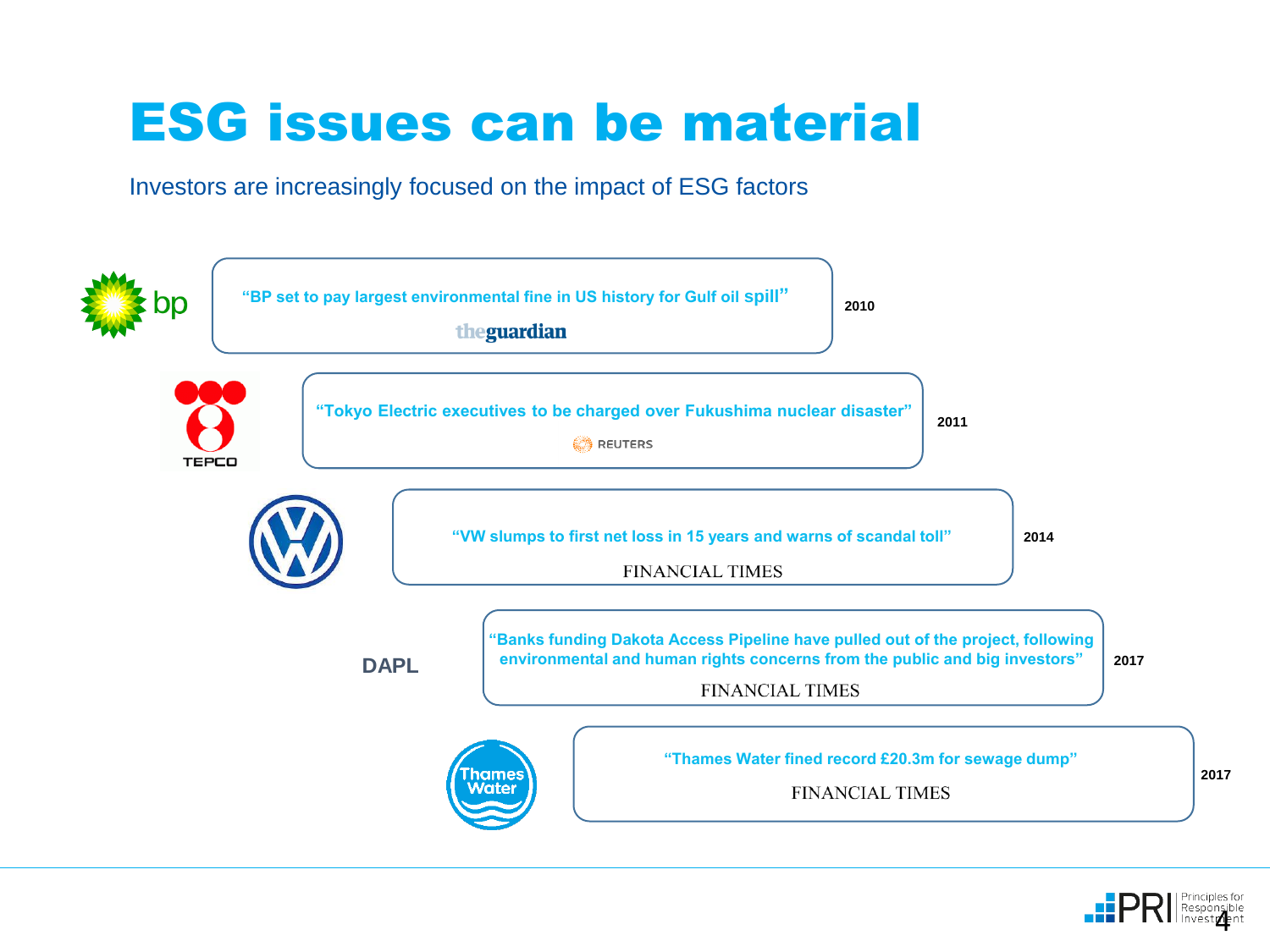### An increasingly important agenda for investors

### **Signatories to the Principles for Responsible Investment**



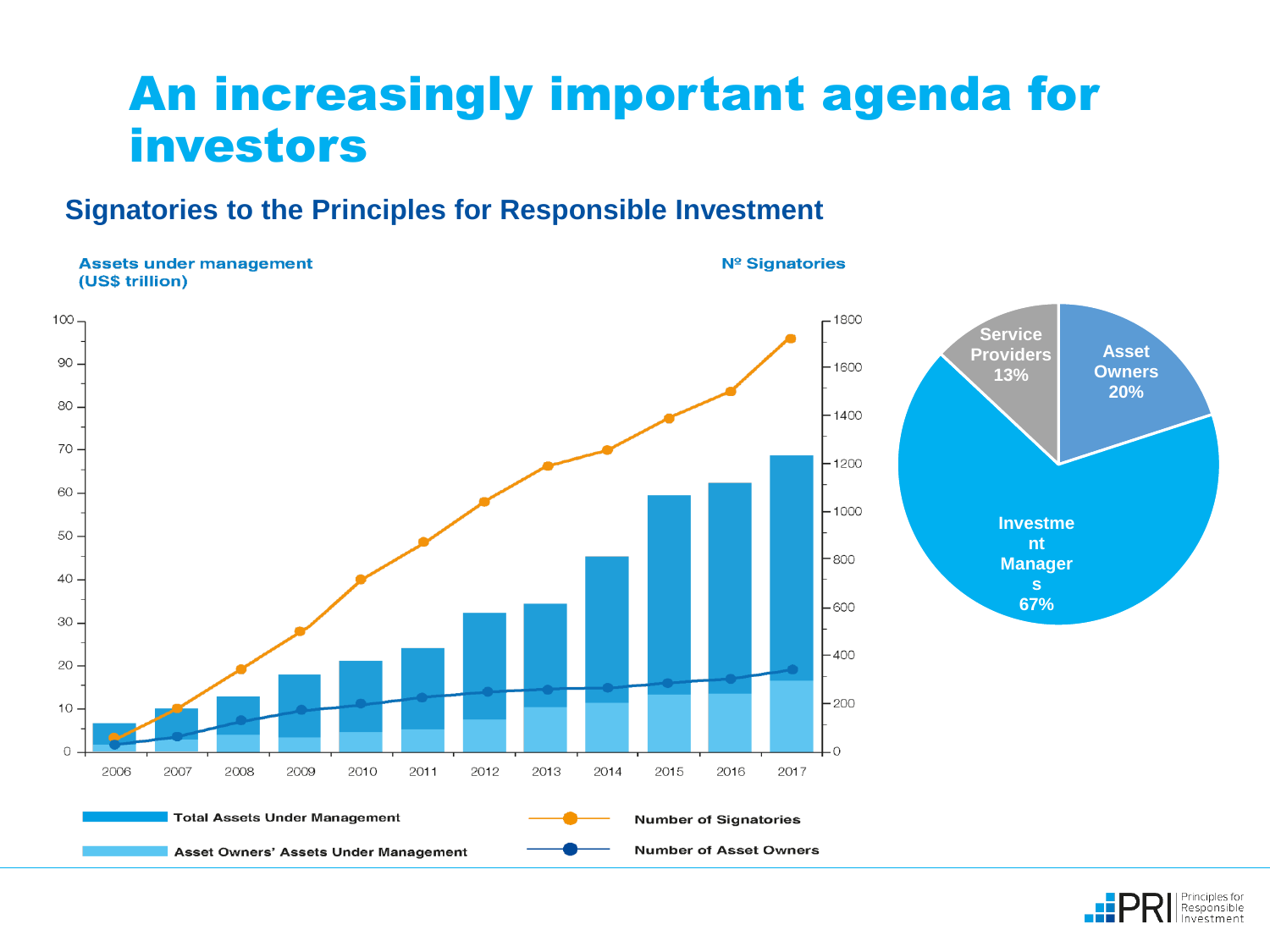### ESG risks in infrastructure – a sample

| <b>Climate risk</b>             | <b>Physical:</b> Exposure + vulnerability of an asset to climate events and<br>trends<br>• Transition: technology, market, reputation, policy                                                                                                                                                          |
|---------------------------------|--------------------------------------------------------------------------------------------------------------------------------------------------------------------------------------------------------------------------------------------------------------------------------------------------------|
| <b>Cyber security</b>           | • 38% increase in data security incidents 2014-2015 (PWC, 2016)<br>• 78% of respondents stated that cyber security is not analysed in depth/<br>quantified in M&A DD (Freshfields Bruckhaus Deringer, 2014)                                                                                            |
| <b>Supply chains</b>            | • Hidden from sight, but increasing source of controversies (PRI, 2017<br>forthcoming)                                                                                                                                                                                                                 |
| Evolving policy &<br>regulation | • Climate: Increased pricing of GHG emissions, enhanced emissions-<br>reporting obligations, higher compliance costs<br><b>Supply chains: UK Modern Slavery Act, EU conflict minerals regulation</b><br><b>Cyber: Networks&amp; Information Systems Directive, Data Protection</b><br><b>Directive</b> |